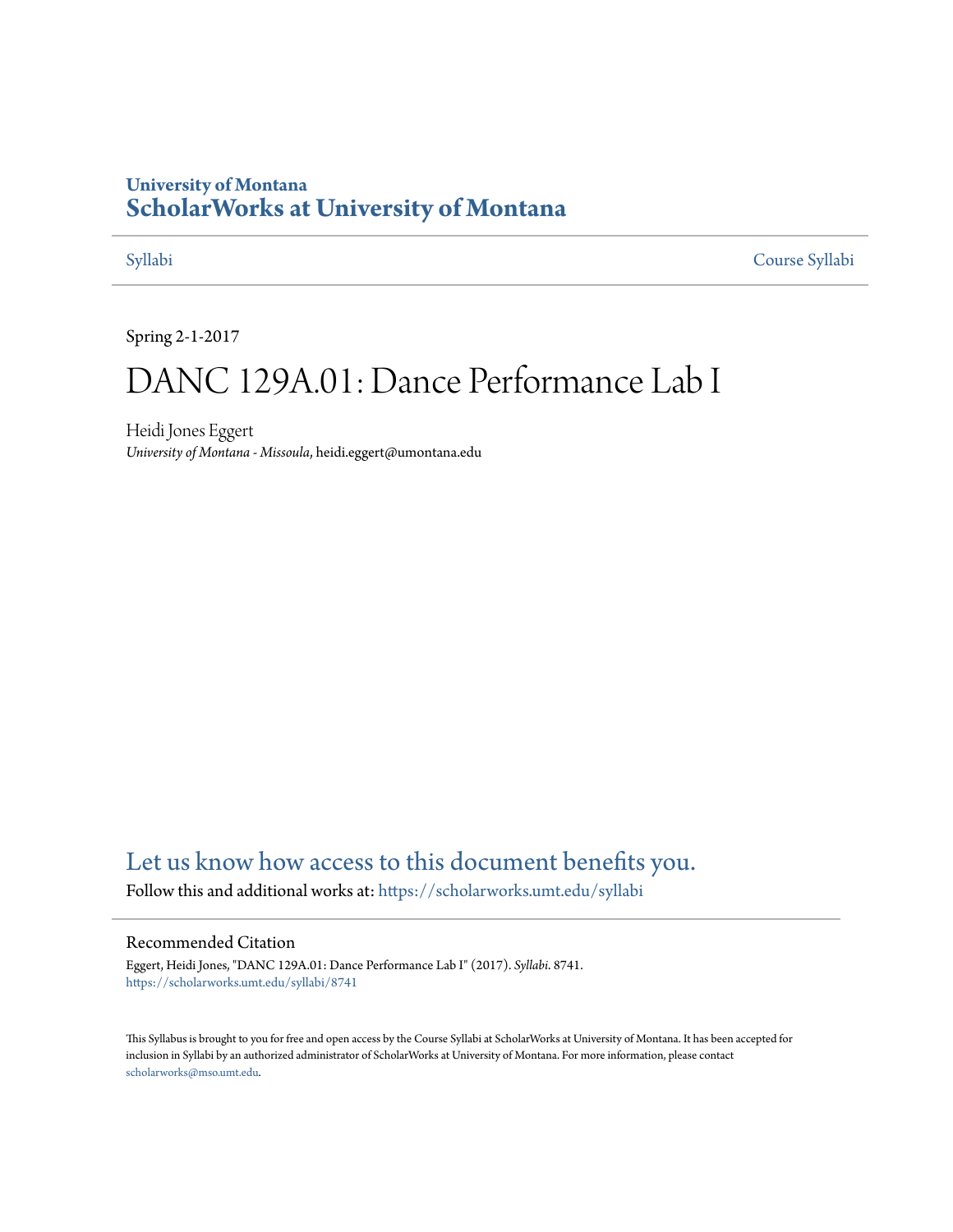**SCHOOL OF THEATRE & DANCE DANC 129A DANCE PERFORMANCE LAB I 1 credit Corequisite: concurrent enrollment in one of the following - DANC 100A, DANC 108A, DANC 110A, DANC 115A, DANC 160A** 

**Spring 2017 Instructor Information:** Heidi Jones Eggert [heidi.eggert@umontana.edu](mailto:heidi.eggert@umontana.edu)  Office Hours: Tues 1:00-2:30pm Thurs 1:00-2:30pm

#### **Class Meeting Times:**

Choreography and rehearsals will take place during regularly scheduled class times. Additional rehearsals and performances will take place during regularly scheduled Dance Program Concerts or on an as needed basis. Times and days of extra rehearsals will be arranged between faculty and students.

### **Course Description:**

This course, offered every semester, is a linked studio performance/creative experience for all students enrolled in Expressive Arts Dance Technique classes. Students spend the semester applying dance techniques and processes toward creating and performing a finished choreographic product. Students are actively engaged in using the tools provided in their technique classes to make original dance works. Faculty mentors will participate in this choreographic component of the course either through collaborative development of choreography with the students or through mentoring individual group projects that will be shown in either public performance or in an informal workshop setting. Students are able to develop as performers and choreographers, furthering their understanding of all styles of dance.

#### **Course Objectives:**

- To provide each student in the expressive arts technique class with a direct experience of the creative/performance aspect of dance study
- To train students in the expressive arts dance technique classes to utilize the vocabulary they are learning in the studio component of their classes to create dances and to perform in these dances in either public concerts or informal studio showings
- Provide opportunities through discussion and written critique for students to engage in critical assessment of their work and the work of others

#### **Policies:**

**Grading:** Grading will be based on attendance, participation and students ability to utilize dance vocabulary and technical skills learned in class to create and perform in dance choreography. Attendance 50%, dance technique 10%, performance abilities 10%, rehearsal and performance etiquette 30%.